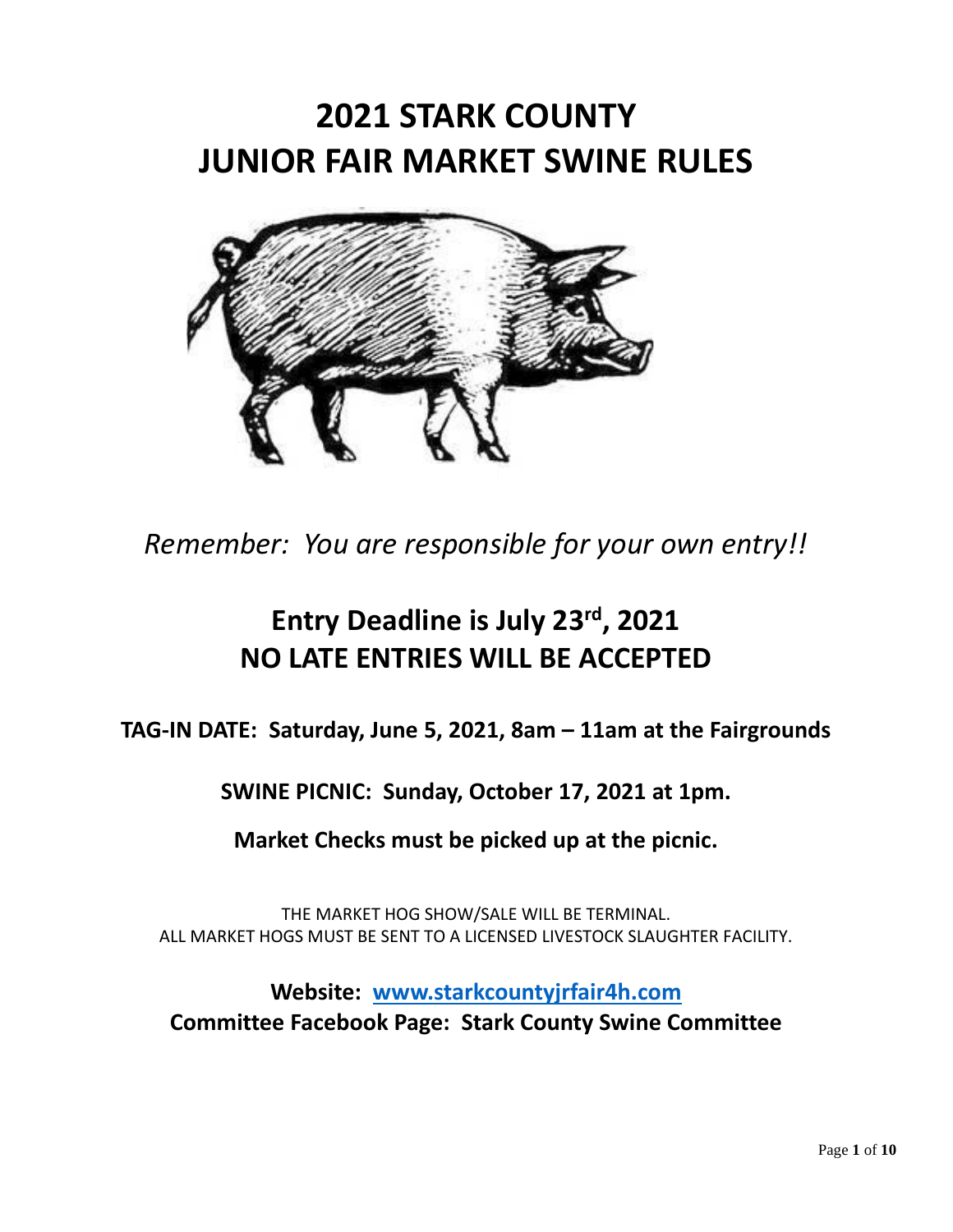## **SWINE RULES 2021**

#### **JUNIOR FAIR GENERAL RULES AND REGULATIONS**

The Stark County Junior Fair operates under the authority of and in conjunction with the Stark County Senior Fair Board. The Junior Fair Board is a department of the Stark County Fair with its own objectives. These objectives in many instances, require rules or guidelines that differ significantly from those of other Stark County Fair Departments.

Any boy or girl enrolled in a Stark County Youth organization is eligible to participate in the Stark County Junior Fair. They must abide by the rules and age limitations of said youth organization (4H, FFA, Grange, Girl Scouts, Boy Scouts, etc.)

- 1. To participate in 4H activities, youth must comply with the State 4H membership policy. 4H eligibility begins at age 5 (and in kindergarten as of January 1) and ends December 31 of the year in which they attain the age of 19.
- 2. Exhibitors in 4H classes must be enrolled in a 4H club in Stark County. Exhibits must be from 4H projects approved by the State or Local Extension office.
- 3. All members are encouraged to show in open class events.
- 4. Health rules for the livestock exhibits are the same as those governing all open class exhibits.
- 5. The board of directors of the Stark County Agricultural Society will, to the best of their ability, safeguard persons, livestock and articles on the grounds, but will not be responsible for injury, damage, disease, theft or loss of any kind.
- 6. Animals released due to illness or injury must have a signed release from the Vet, Junior Fair Coordinator and/or barn superintendent. Anyone who removes an animal without permission will be subject to 1yr suspension.
- 7. Members must clean stalls or pens daily and keep the area neat and attractive. The committee reserves the right to withhold payment if any exhibitor does not keep his/her area clean and/or feed and water livestock.
- 8. Anyone assisting with showing another exhibitors animal must be enrolled as a current 4H or FFA or another youth organization member in Stark County.
- 9. All animals must remain on exhibit at the fair until 6:00 p.m. on Monday, the last day of the fair, EXCEPT market animals. Market animals are released at 4:00 p.m. No cleaning of pens until all animals are released from barn. Check species rules.
- 10. All animals sold remain the property of the member and in the member's care until fair release time, 4:00 p.m., Monday, the last day of the fair.
- 11. Animals sold are not eligible to be shown again by that exhibitor or any other 4H or FFA member in any Junior Show in the county or state or independent fair. All Grand and Reserve Grand Champion market animals are terminal.
- 12. Exhibitors are responsible for their own veterinary bill.
- 13. Veterinarians assigned to the fair for check-in will decide all matters of health, presence of disease and stall release.
- 14. Ribbons and suitable award will be provided by the Fair Board. It is the privilege of the Fair Board to prorate cash premiums if the budget is exceeded.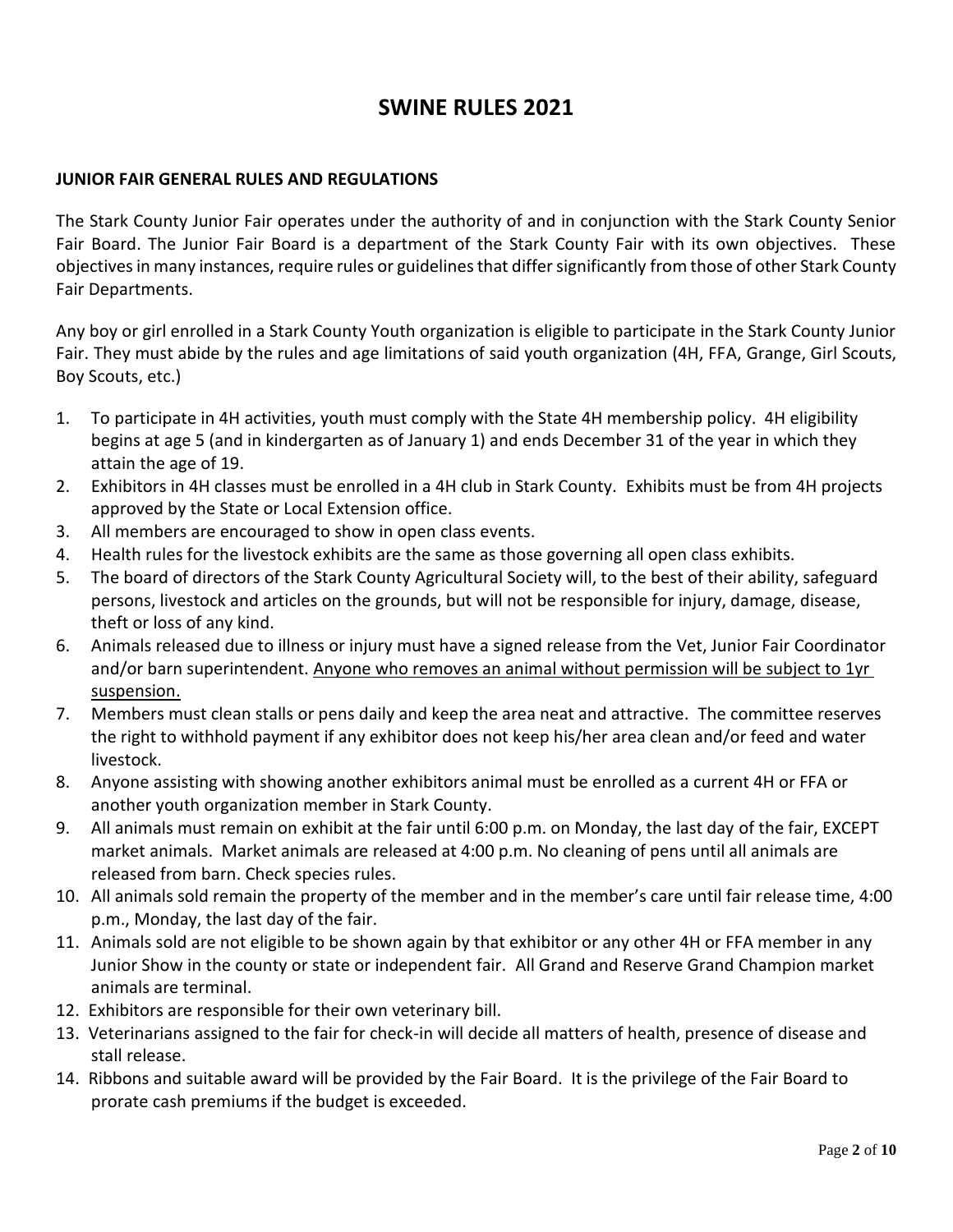- 15. Eligible youth may be members of both 4H (clubs) and vocational agriculture (FFA) or of either group. In all cases, separate and different projects (also different animals and/or products) must be carried in 4H and in vocational agriculture by a member belonging in both organizations. Examples of different and separate projects are sheep breeding, market lambs; pullets, broiler. The same or similar animals or products cannot be shown in both organizations even though they may be carried under different projects or programs, an animal or product may not be shown in more than one county in 4H or FFA classes.
- 16. Stark County youth programs and the Junior Fair Board will not condone the use of alcohol or drugs by any of its members, volunteers or anyone else associated with the Junior fair. The Junior Fair Coordinator, Junior Fair Board advisors, FFA advisors, Extension office and the Senior Fair Board will contact parents or legal authorities to handle individuals caught using or under the influence of drugs or alcohol.
- 17. In the event that a project animal dies after the designated possession date, members will not be permitted to replace the animal for the purpose of exhibition or sale in any Junior Fair event.
- 18. **All Entries Are Due by midnight On JULY 23 rd . NO EXCEPTIONS, No Postmarks**
- 19. For all market animals that will be shown, grooming must be done by Stark County Junior Fair exhibitor or the exhibitors immediate family (reference Ohio Administrative Code: Chapter 901-19(P))["Family" means the immediate family of an exhibitor, including but not limited to the exhibitor's parent, stepparent, foster parent, grandparent, step-grandparent, foster grandparent, brother, sister, step-brother, step-sister, half-brother, half-sister, son, daughter, step-son, step-daughter or guardian]. A current Stark County junior fair exhibitor may also assist. This includes all projects entered in the Stark County Jr. Fair show during the Stark County Fair August 31<sup>st</sup> through September 6, 2021. Consequence of rule is no sale of animal.
- 20. No one is to handle a junior fair member's animal(s) without the permission of the junior fair exhibitor unless there is an emergency. Committee members may handle animals during the normal course of their duties (i.e., show, sale, weigh-in, pictures, loading, unloading).
- 21. Judges decisions are final in accordance with other published committee rules.
- 22. Any Medical/School excuses must be submitted in writing to Committee Chair and Junior Fair Coordinator.
- **23. It is MANDATORY for ALL Junior Fair Exhibitors to attend a QUALITY ASSURANCE CLINIC (QA) by JUNE 1 prior to the fair. Any Junior Fair Exhibitor who does not attend a QUALITY ASSURANCE CLINIC (QA) will not be able to show at the fair or bring a carcass.**
- **24. Exhibitors must complete a DRUG USE NOTIFICATION FORM for all market animals and lactating animals prior to show. Those who do not comply WILL NOT be allowed to show! Ohio Revised Code 901-19-06 and 901-19-07 Mandated by the Ohio Department of Agriculture. All Junior Fair Livestock should be drug residue free on the first day of the fair unless specified on the DUNF. All members will be responsible for care of their market animals until completion of the Fair or until drug withdrawal period elapses or if quarantined.**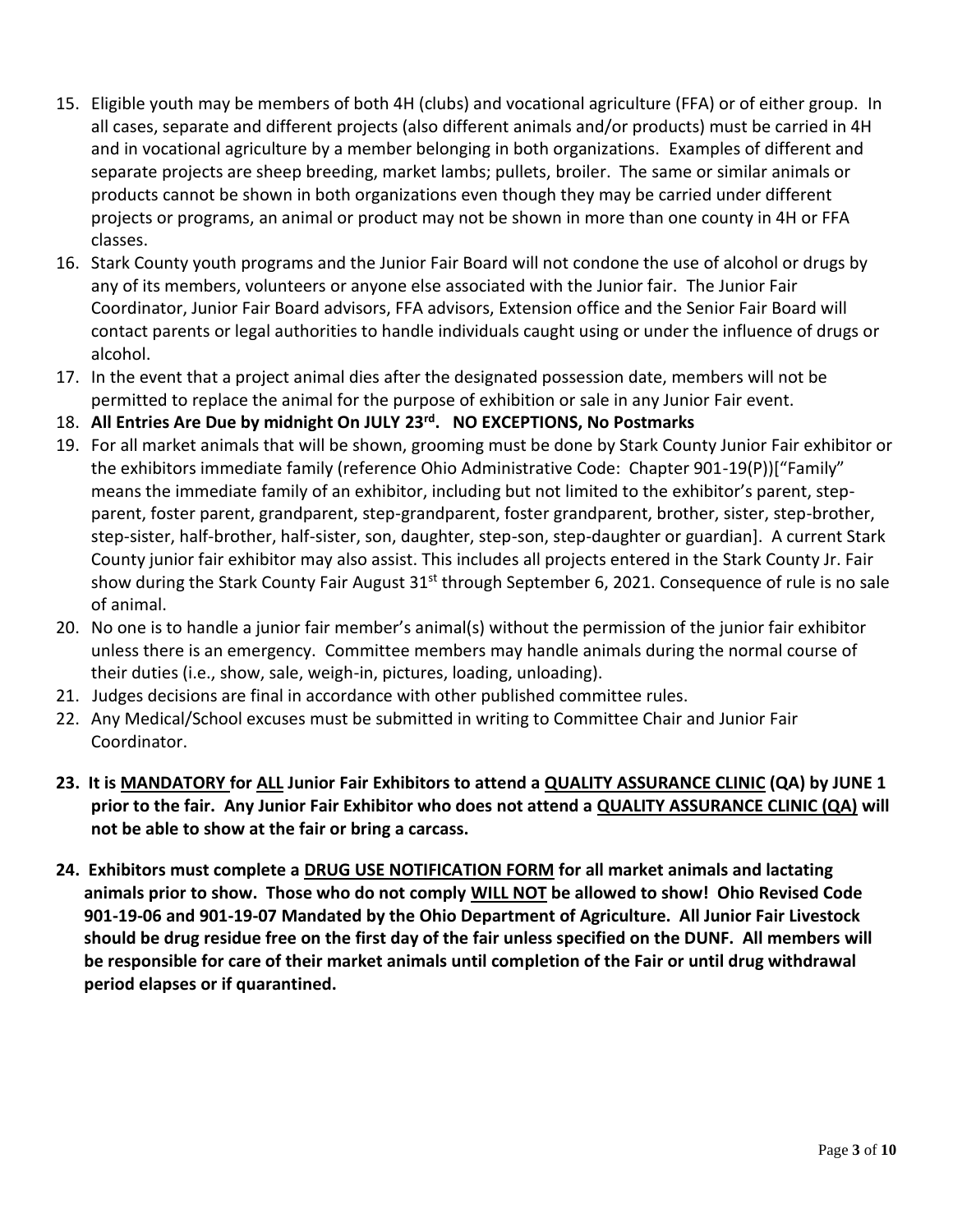#### **I. GENERAL RULES - SWINE**

- **1. SLICK CLIPPING AND BODY SHAVING ON MARKET HOGS IS PROHIBITED AND WILL BE STRICTLY ENFORCED. THE HAIR ON THE BODY OF THE HOG MUST BE AT LEAST ½ INCH LONG OR THE HOG MAY BE SENT HOME. EXHIBITORS WILL ALSO NEED TO ABIDE BY ALL OTHER STATE RULES. NO OIL OR OIL BASED PRODUCTS WILL BE PERMITTED TO BE USED ON THE ANIMAL DURING FAIR WEEK. ALSO— Please refer to Ohio Livestock Tampering Exhibition Rules.**
- 2**.** It is your responsibility to care for your animal from unload to release. Waterers must remain in the pen until the animal is released. Clean, fresh water must be available to hogs at all times. Committee has the right to water animals if needed.
- 3. All Feeding and cleaning of your animal(s) must be done by 10:00 a.m. DAILY. Failure to do so will result in your pen being tagged by the committee. In order to have the tag removed, you will need to see a committee member. On your 2nd offense, you may be sent home OR the committee will clean out the pen and charge the exhibitor A FEE of 50\$ per cleaning and that amount will be deducted from your sale check.
- 4. NO PEN DIVIDERS WILL BE ALLOWED IN THE PENS!
- 5. At the conclusion of the fair, your pen MUST BE CLEANED OUT by the date set by Junior Fair Coordinator. If pens are not cleaned out, you will NOT receive your sales check and you may be unable to show at next year's fair.
- 6. The Committee recommends proper dress and hard shoes are required when showing.
- 7. Sun shields for pens must not restrict natural airflow.
- 8. In the event a project animal dies after the designated possession and/or weigh-in date, members will not be permitted to replace the animal for the purpose of exhibition or sale in any Junior Fair event (including carcass classes). Members are expected to report immediately the death of any project animal to the respective committee chairperson.
- 9. Exhibitors are not to have animals outside of the swine building/arena at any time.
- **10. THE BARN WILL BE CLOSED BETWEEN THE HOURS OF 11:00 p.m. and 6:00 a.m. during the fair.**
- **11. VIOLATION OF ANY RULES IS GROUNDS FOR IMMEDIATE DISQUALIFICATION.**
- 12. All animals exhibited must be shown for grading.
- 13. No bedding will be provided. NO STRAW IS TO BE USED FOR BEDDING.
- 14. No personal fans of ANY kind will be permitted.

#### **II. PURCHASE/POSSESSION**

- a. First, Second, and Third year exhibitors may secure and feed up to three hogs. Only one may be exhibited at the fair and one can go to carcass. Carcass must come from the tagged animals. ONLY ONE CARCASS PER EXHIBITOR.
- b. Fourth through Eleventh year may secure and feed up to four hogs. They may exhibit up to two hogs at the fair and one can go to carcass. Carcass must come from the tagged animals. ONLY ONE CARCASS PER EXHIBITOR.
- c. Male hogs must be castrated.
- d. It is **suggested** that market hogs be farrowed February or March.
- e. Desired Market hog weight is 250 pounds.

#### **Tagging in Your Hog**

- a. Market Hogs will be tagged in the First Saturday in June from 8am to 11 am at the fair ground.
- b. All metal and /or plastic tags must be removed prior to arrival at the fairgrounds.
- c. You will be charged a fee of \$2.00 per hog.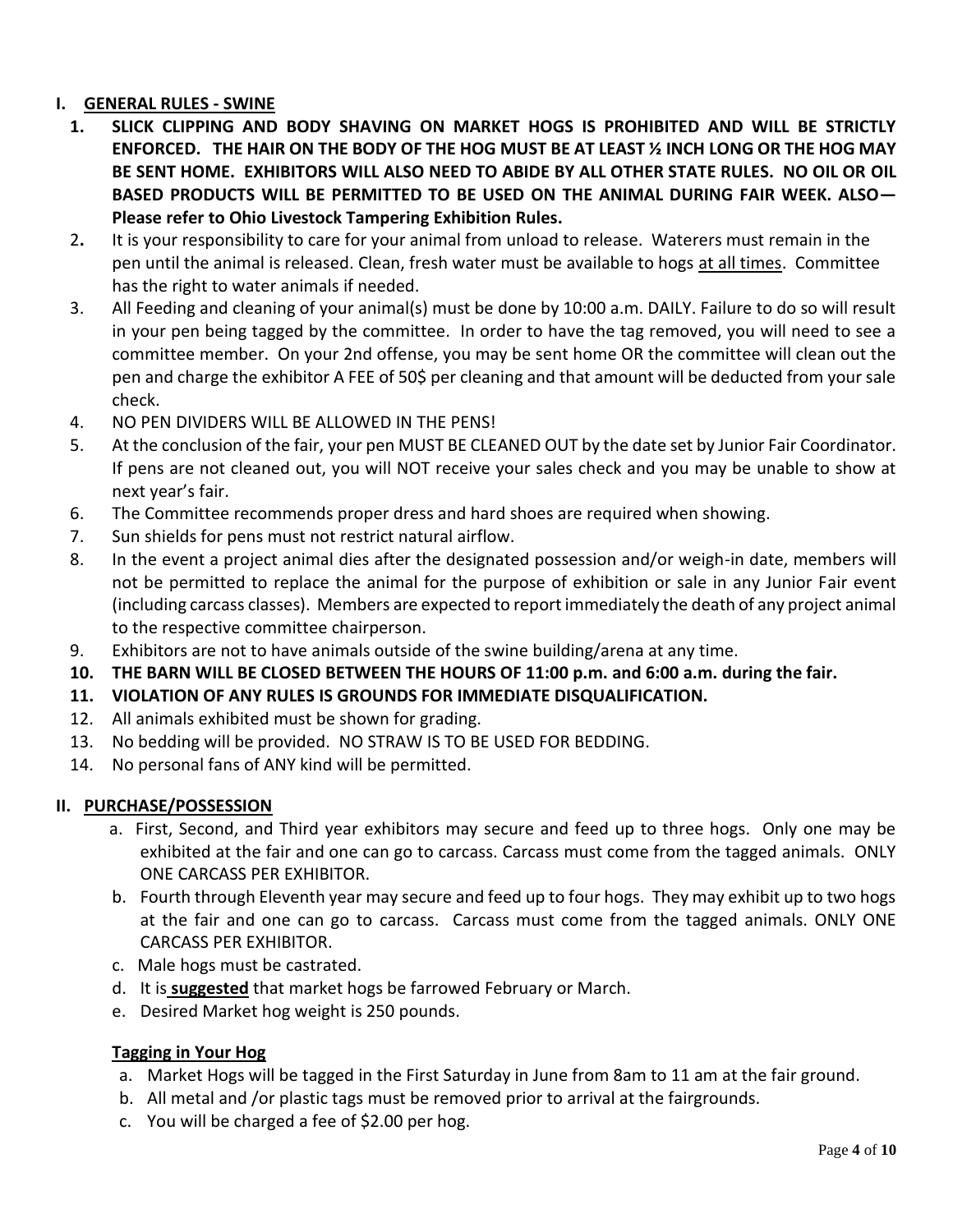- d. All Animals must be in the possession of the member before tag in.
- e. It is suggested that on May 1 hogs should weigh between 50-60 pounds.
- f. Upon completion of tagging said pig, numbers are yours upon your signature.
- g. IT IS HIGHLY RECOMMENDED THAT YOUR ANIMAL(S) HAVE TWO ERYSIPELAS VACCINATIONS BEFORE THE FAIR.
- h. You must retain your pink slip for unload at carcass/fair.
- i. If a tag falls out of the ear, you must contact a committee member within 24 hrs for re-tagging.

#### **III. SKILL-A-THON**

YOU WILL NEED TO SIGN UP FOR *SHOWMANSHIP* AT THIS TIME!! YOU CAN DELETE YOUR NAME BUT CAN'T ADD. This is for both **MARKET AND BREEDING.**

- a. **It is MANDATORY for ALL Junior Fair Exhibitors to participate in the Skill-a-thon prior to carcass. Any Junior Fair Exhibitor who does not participate in the Skill-a-thon prior to the carcass judging will not be able to show at the fair or bring a carcass.**
- b. ALL swine project exhibitors must complete swine book that may be purchased through OSU Extension office and the project packet that you receive from the committee at tag-in. Breeding follows all requirements as market.

#### **IV. CARCASS**

- a. All members entered in this class must be enrolled in a market hog project and complete all market animal project requirements in order to participate, sell an animal or to receive awards. You are not required to exhibit a market hog at the fair to enter this class. (**To receive a Junior Fair Carcass premium, exhibitors must make a poster, no larger than 12x12, and turn in at carcass haul – in.)**
- b. Members will be permitted to exhibit one animal per species in the Carcass Contest. Each exhibitor will sell carcass as freezer meat. It will be the sole responsibility of each exhibitor to find a buyer, negotiate a price, collect payment and make sure that the buyers contact the processor with directions for packaging.
- c. Champions will be assessed 6% of the sale price and Reserve Champions, 3.5% of the sale price, plus \$15.00 per head for hogs. The commission fee will be deducted from the proceeds of the auction.
- d. Processing charges must be paid upon pick up at the processor's plant. The buyer pays these charges. (Top 5 carcasses will be sold at the live sale.) Processed meat is to be picked up within 21 days. After that date the processed meat will become property of Don's Custom Meats.
- e. Hogs must weigh between 215 lb. and 285 lb. to be considered for Grand or Reserved Champions of their respective class. All hogs entered and weighed must be slaughtered. (**Any animal unloaded must be slaughtered**.)
- f. Carcass evaluations for hogs will be held at Don's Custom Meats, Waynesburg.
- g. **Animals MUST be clean and have legible ear tags**

#### **V. HAUL-IN**

- a. All swine project animals will be brought to the fairgrounds on Sunday before the fair, between the hours of 3:00 p.m. - 8:00 p.m.
- b. All ear tags must be clean and legible**. Hogs are to be clean and free of mud. If deemed nonpresentable, you will be escorted by a committee member to the wash racks and you will be responsible to clean your hog before weigh-in and pictures. ALL ANIMALS MUST BE CHECKED IN BY**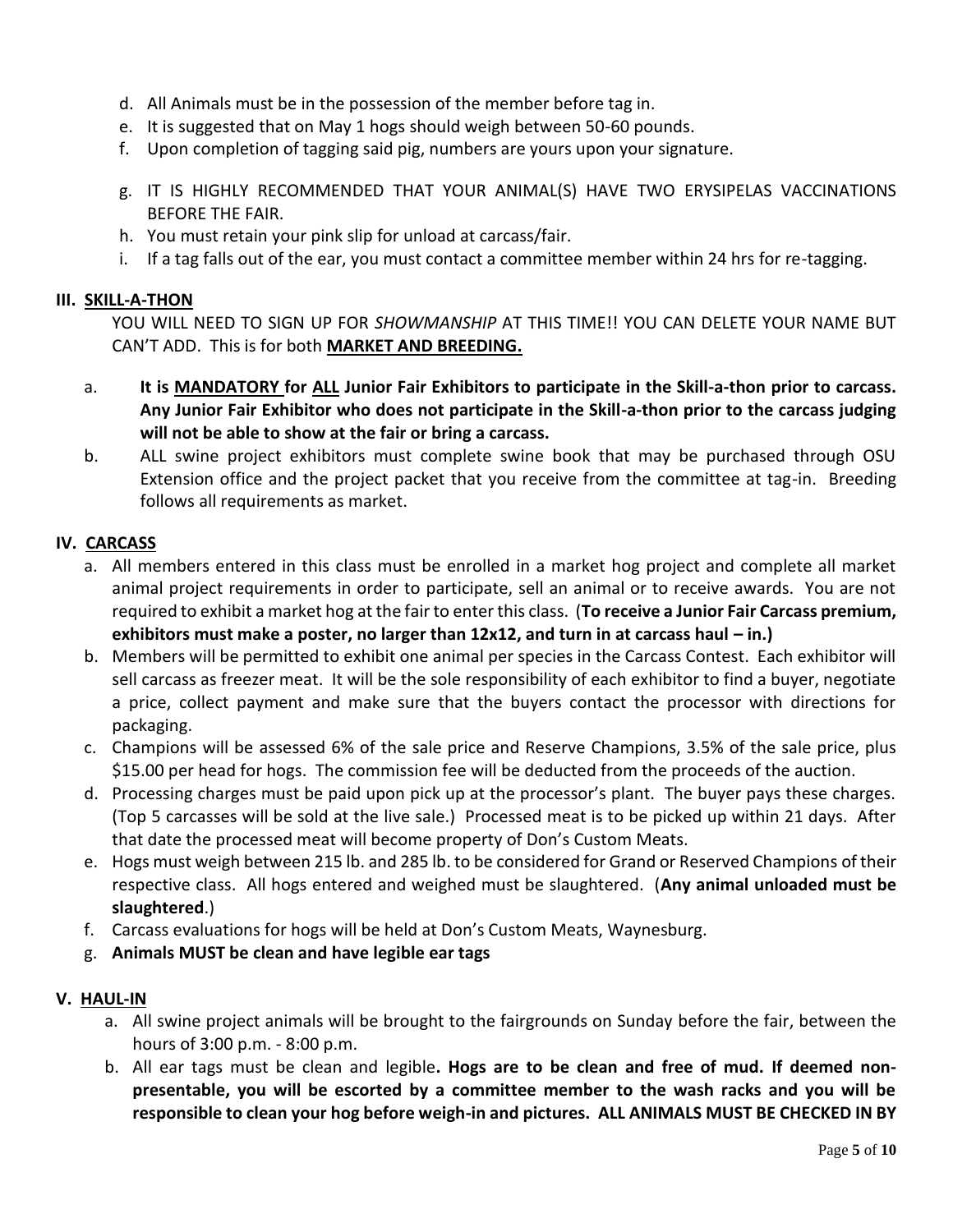#### **A COMMITTEE MEMBER.**

- c. At check in, you must have your pink slip that you received at tag-in; and a **completed Drug Use Notification Form (DUNF).**
- e. Members Pictures and weigh-in will be done at load-in. If a member is NOT present during weigh-in, the picture will be taken with the animal ONLY. There will be NO SUBSTITUTIONS OF MEMBERS FOR PICTURES!!!
- f. WEIGHMASTER DECISION IS FINAL!
- g. Market hogs over 285 lbs. will receive one cut in project grade.
- h. Any animal having testicular tissue will be unable to show or sell per Ohio Exhibition Rules.
- i. UNDERWEIGHT HOGS (214 pounds and under) WILL BE UNABLE TO SHOW OR SELL AT THE FAIR**.** You will have to take your underweight hog home immediately after weigh in.

#### **VI. BREEDING SHOW**

- a. Members exhibiting Senior Breeding Gilts may secure and feed one or more gilts, farrowed between January 1 and January 31, current year. Members may exhibit one intermediate, junior gilt and/or one senior breeding gilt.
- b. Members exhibiting Intermediate Breeding Gilts may secure and feed one or more gilts born between February 1 and February 28, current year. Members may exhibit one intermediate, junior gilt and/or one senior breeding gilt.
- c. Members exhibiting Junior Breeding Gilts may secure and feed one or more gilts born between March 1 and March 31, current year. Members may exhibit one intermediate, junior gilt, and/or one senior breeding gilt.
- d. You **will declare** Intermediate, Junior, or Senior Breeding Gilt when it comes off the truck.
- **e. Members exhibiting breeding gilts may only show in two of the three classes**.
- f. Breeding show order will be as follows: Junior Breeding Gilt – Born between March 1 and March 31, current year Intermediate Breeding Gilt – Born between February 1 and February 28, current year Senior Breeding Gilt – Born between January 1 and January 31, current yr Breeding Champion - Will consist of the winner of each breeding class.

#### **VII. Market Show**

- a. Will immediately show following breeding show.
- b. **Exhibitors are to wear the correct hog tag number on the back of their shirt upon arrival to holding pens**.
- c. Overweight hogs.
- d. Market hogs will be shown based on weight.
- e. First and Second place. Division Placement
- f. Champion Market Hog.
- g. Champion and Reserve Champion Market hogs will be drug tested immediately following the announcement.
- h. **ALL JUDGES DECISIONS ARE FINAL.**

#### **VIII. SHOWMANSHIP**

#### **A SIGNUP WILL BE AT SKILLATHON/ YOU CAN DELETE YOUR NAME BUT NOT ADD. THIS INCLUDES MARKET AND BREEDING**

a. No breeding project animals are to be shown in market Showmanship classes.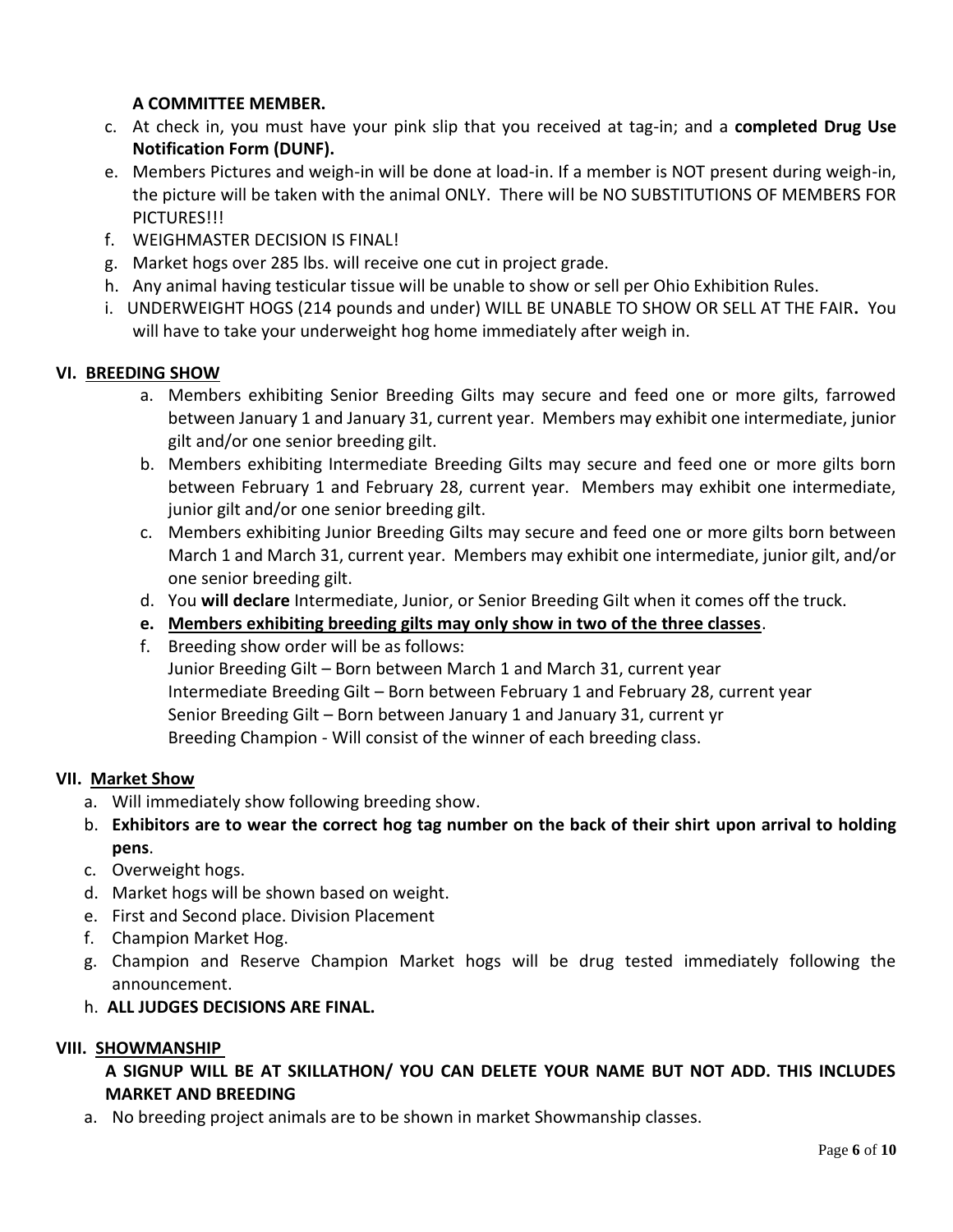- b. No market projects are to be shown in breeding Showmanship classes.
- c. The exception is Champion of Champions Showmanship.
- d. Exhibitors must show their own animals and **wear the correct hog tag number on the back of their shirt upon arrival to holding pens.**
- e. Committee reserves the right to limit the number of animals in the ring at any one time for Showmanship classes.
- f. Classes are by Exhibitors age as of January 1, current year.
- g. Show order will be as follows:
	- a. Breeding Gilt Showmanship

|     | Senior Showmanship | Ages 14 and up |
|-----|--------------------|----------------|
| ii. | Junior Showmanship | Ages 9-13      |

b. Market Hog

| Class 1 | 8-9 Year olds | Class 6            | 14 year olds        |
|---------|---------------|--------------------|---------------------|
| Class 2 | 10 year olds  | Class <sub>7</sub> | 15 year olds        |
| Class 3 | 11 year olds  | Class 8            | 16 year olds        |
| Class 4 | 12 year olds  | Class 9            | 17 year olds        |
| Class 5 | 13 year olds  | Class 10           | 18 year olds and up |

#### h. Champion of Champions

a. Previous year's Champion of Champions winner will only participate in the current year's Champion of Champions.

#### **IX. Market Sale**

- a. Sale is **TERMINAL**. All hogs will be sent to a licensed livestock slaughter facility.
- b. All eligible market animals must be sold through the sale.
- c. No breeding stock will be permitted to be sold through the sale
- d. Sale order will be as follows:
	- a. Grand Champion
	- b. Reserve Champion
	- c. Grand Champion Carcass
	- d. Reserve Champion Carcass
	- e. Remaining carcass and Division winners
	- f. Sell by rows
- e. A charge of \$15.00/head for hogs will be assessed. The monies will be used by the Swine and Livestock Marketing Committees to cover promotion, advertising and operating expenses. Champions will be assessed 6% of the sale price and Reserve Champions, 3.5% of the sale price. In addition, hogs will be assessed for the mandated pork check-off.
- f. Stamped, addressed Thank you notes for buyers must be turned in to the Swine Committee only on **Sunday from 1-4pm at the bulletin board area.**
	- a. All exhibitors must turn in a thank you note. No exceptions.
	- b. Without a thank you note, checks will be held until a thank you note is received.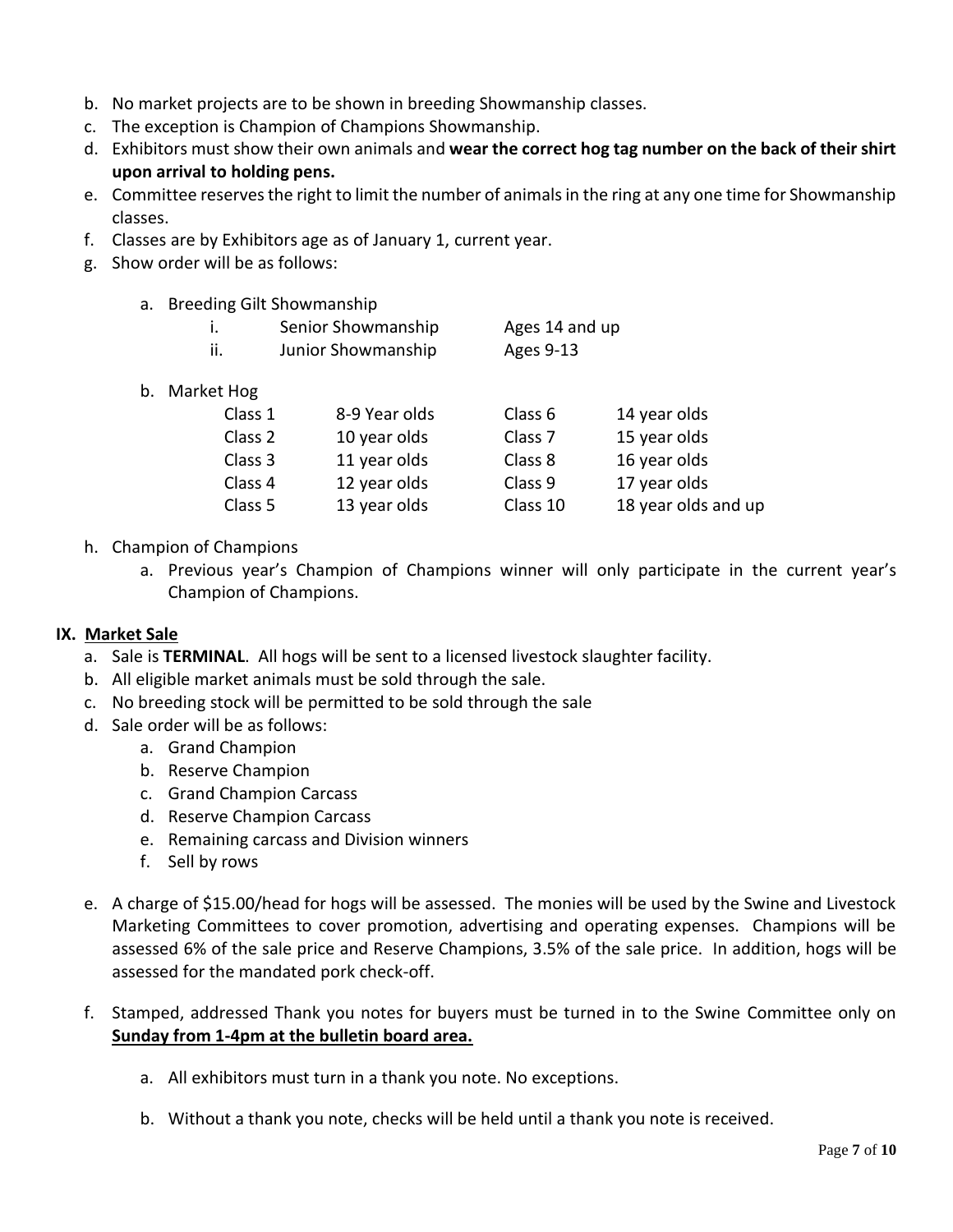#### **X. LOAD OUT**

- **a. ONLY AUTHORIZED PERSONNEL are allowed in the barn from 4 pm until ALL hogs are loaded out. NO CLEANING OF PENS DURING LOAD OUT!**
- b. During load out on Monday, **Water and displays must remain in place** until ALL animals have been removed from the barn.
- c. **ANIMALS MUST BE FED ON LOAD-OUT DAY PRIOR TO 4:00 p.m**.
- d. All hogs will be loaded in and out of area designated by the Committee.

### **2020 Jr. Fair Hog Champions**

| <b>Grand Champion Market Hog</b>                | Makenah Rohr  |
|-------------------------------------------------|---------------|
| Reserve Champion Market Hog                     | Shelby Lewis  |
| <b>Grand Champion Carcass Hog</b>               | Myla Robinson |
| <b>Reserve Champion Carcass Hog</b>             | Ellianah Rohr |
| Champion Showman of Showman                     | Makenah Rohr  |
| Reserve Champion Showman of Showman Ella French |               |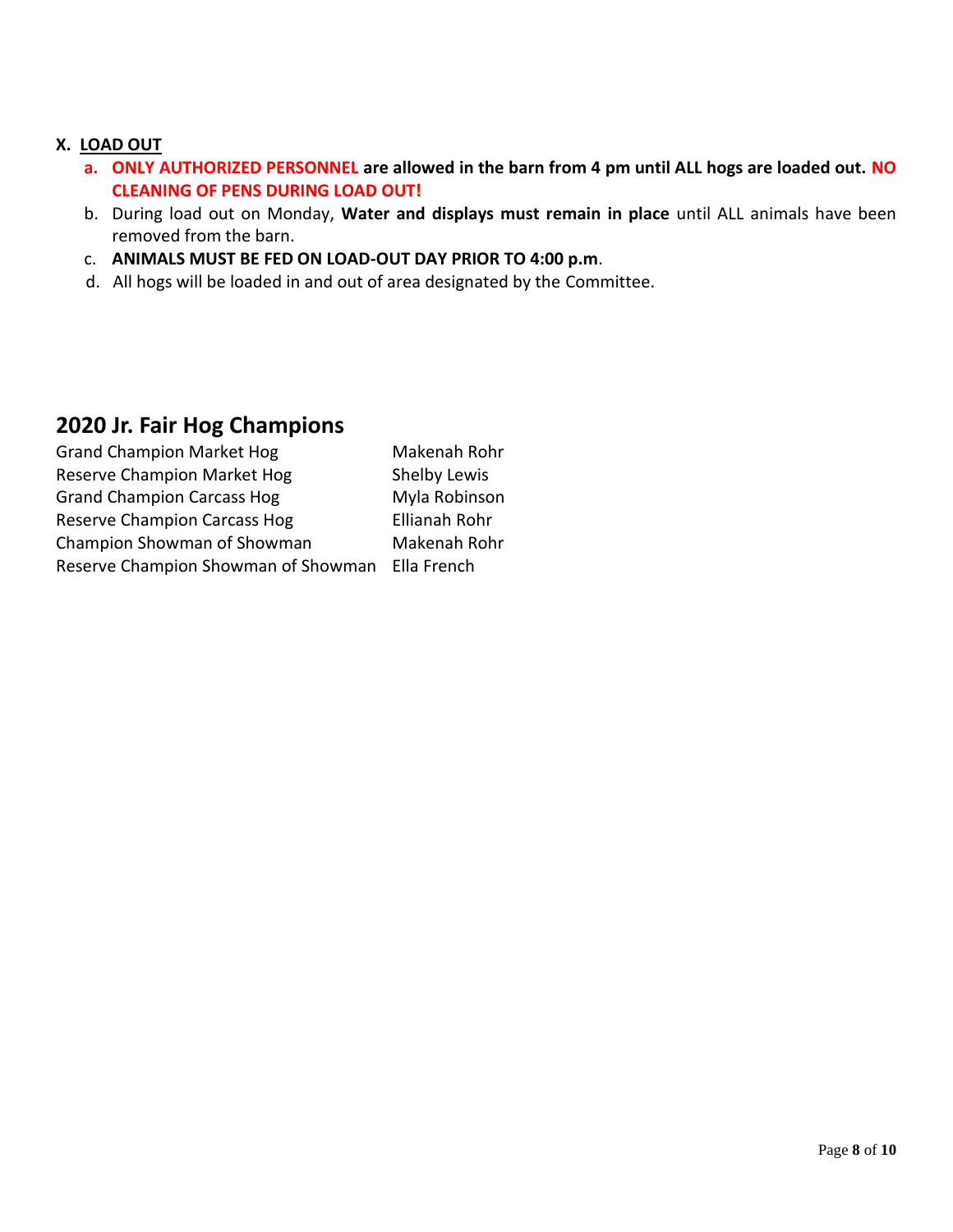# **Important Dates 2021**

| <b>TBD</b> | Quality Assurance (Beef Committee) - RG Drage - 7pm                               |
|------------|-----------------------------------------------------------------------------------|
| <b>TBD</b> | **4H/OSU Abuse and Neglect Clinic for all Adult Volunteers and Advisors at 6:30pm |
| <b>TBD</b> | Quality Assurance (Swine Committee) - Foltz Community Center, 7pm. **4H/OSU       |
| <b>TBD</b> | Abuse and Neglect Clinic for all Adult Volunteers and Advisors at 6:30pm          |
| March 12   | 4H Entry Deadline - OSU Extension Office                                          |
| June 5     | Tag In from 8am - 11am - Fairgrounds                                              |
| June 27    | Showmanship Clinic - 3:00 p.m. Swine Arena                                        |
| July 16    | Jr. Fair Entry Deadline - Junior Fair Office                                      |
| August 8   | Skill-a-thon from 9am to 2pm MANDATORY                                            |
| August 23  | Carcass Weigh in 5:30 pm to 7:30 pm - Don's Custom Meats                          |
| August 25  | Cooler evaluation at 5pm - Don's Custom Meats, Waynesburg                         |
| August 29  | Hogs arrive at Fairgrounds<br>$3-8$ pm                                            |
| Sept 1     | Breeding / Market show starts at 6 pm.                                            |
| Sept 2     | Showmanship 6 pm                                                                  |
| Sept 4     | Market sale 9 am                                                                  |
| Sept 5     | No changes after 10 am for processor                                              |
|            | Fun Show/ Peewee/ Alumni Show at 1pm                                              |
|            | Thank you cards due 1-4 pm                                                        |
| Sept 6     | Barn closed 4 pm                                                                  |
| Sept 20    | Pens must be cleaned out                                                          |
| October 17 | Picnic and pick up checks 1 pm. - Fairgrounds - Bring a covered dish!             |